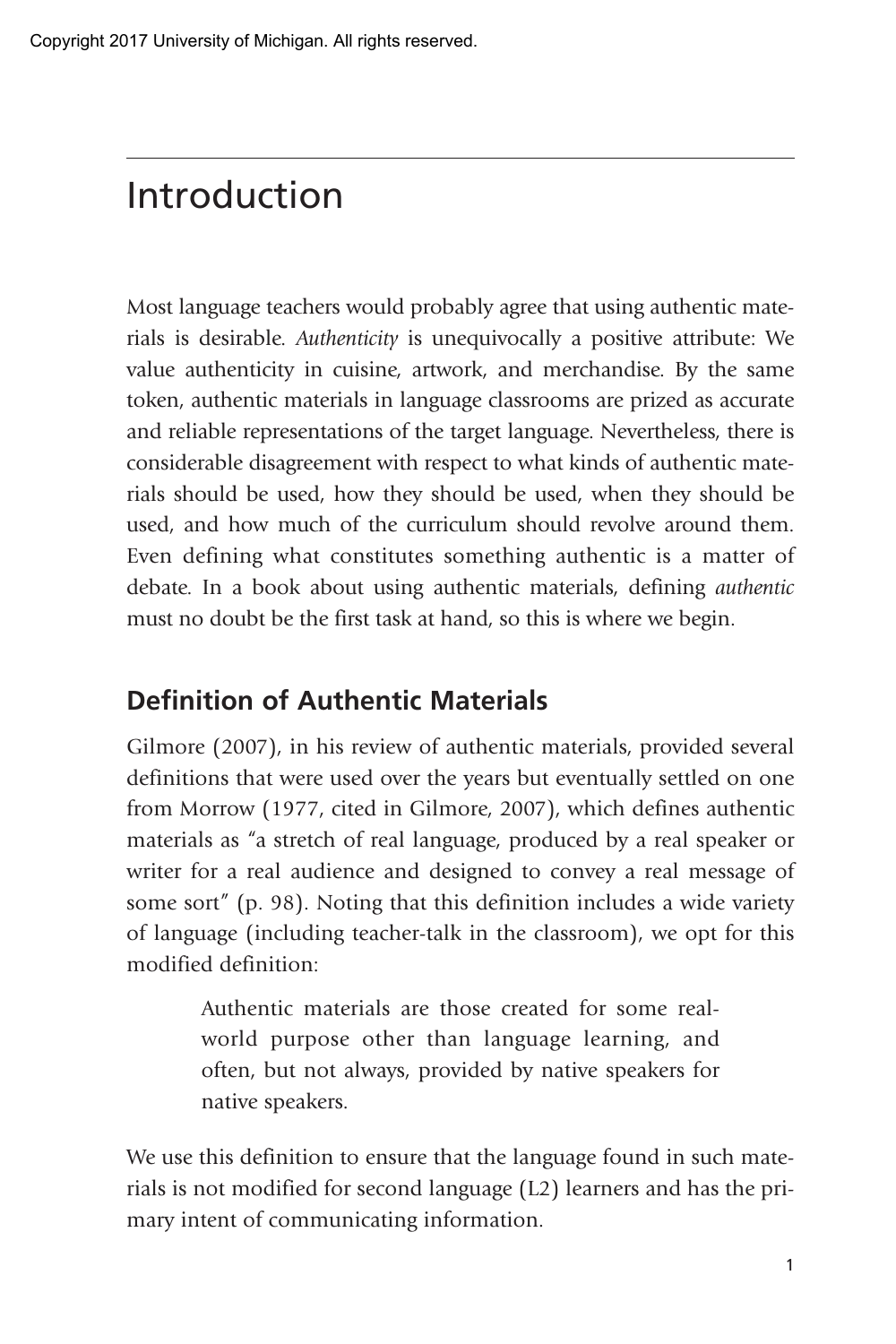#### 2 —— *Introduction*

This definition, too, is not without problems for two reasons. First, words like *authentic*, *real*, and *native speaker* tend to be evaluative. The point of this book is not to argue that non-authentic materials (i.e., those created for language learning purposes) are without merit, but rather that authentic materials are essential and can be used much more broadly than most teachers might envision. Materials created by proficient non-native speakers are quite common in some contexts where English is a lingua franca (i.e., where it is used as a common language among speakers who have other first languages) and are therefore included in our definition of authentic materials. Second, even with this definition, gray areas exist, and it is important to discuss the possible benefits of such materials for language teaching. On a final note, we will use the terms *text* and *materials* interchangeably throughout the remainder of this book. However, *text* generally refers to any spoken or written language that is part of a set of materials. *Materials* is a slightly broader term that includes texts but also, for example, may simply be a set of pictures without any language.

### **Types of Authentic Texts**

Authentic texts comprise both spoken and written language samples. For example, newspaper articles, short stories, advice columns, magazine ads, and graphic novels are commonly used authentic written texts. Spoken texts include, but are not limited to, television commercials, movies, radio broadcasts, lectures, songs, podcasts, and conversations or service encounters among native speakers. This last category would fall under what Wagner (2014) has called *unscripted texts*. He argued that unscripted oral texts contain additional features not found in scripted texts such as television shows. These types of texts would certainly fall under our definition of authentic, but they are much more difficult to collect.

The internet is a plentiful source of authentic texts that are not limited to one modality. We do not address multimodal texts (e.g., websites with audio and video) specifically, but most of the principles in this book apply to such texts. Even less text-laden materials—such as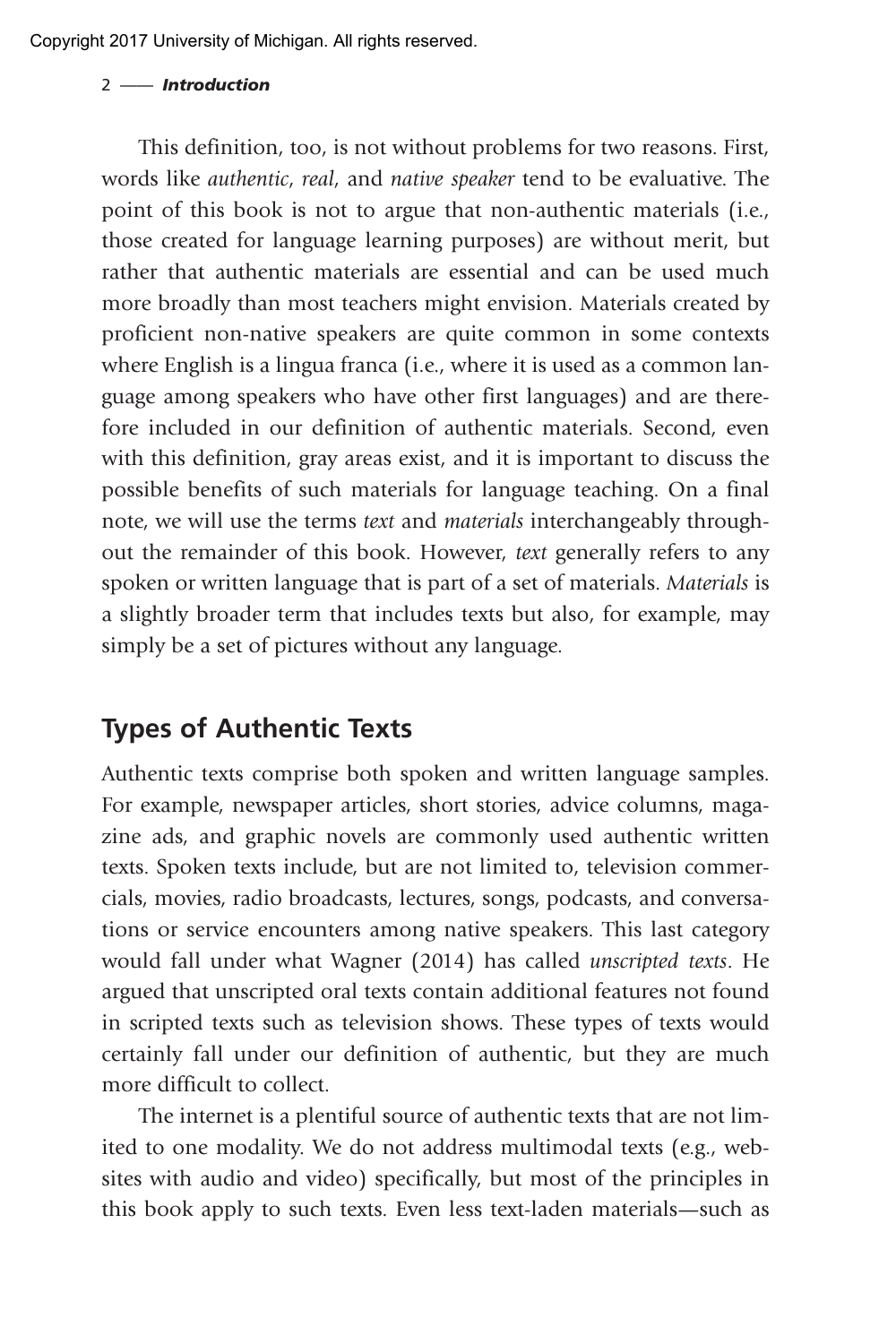train schedules, menus, and nutrition labels—are unambiguously authentic. There remain some texts that may be useful but deserve additional discussion. These include teacher-made materials, children's books and graded readers, translations, and materials written for lingua franca contexts. We address each of these in turn.

Consider the following example of a teacher-made text. There is a unit in the textbook on food in the target culture, so the teacher interviews several native speakers about common foods found in their country. The interviews would be an excellent supplement, but would not fall under what we consider authentic texts because the speakers in this case the people being interviewed—might naturally modify their speech when talking to non-native speakers, the students. In addition, there is no real-world activity associated with such an interview. If the teacher did not tell the interviewees what the recording was for, the language used might have been different, but there is still no real-world purpose that would guide the speakers. These types of materials are examples of useful texts, but ones that we do not consider in this book.

Children's books and graded readers are sometimes considered authentic. Many teachers use children's books because, intuitively, the language seems simpler. Nevertheless, children's books should be used with caution because they sometimes include slang, language play, and inaccessible cultural information. If teachers find appropriate children's books and note that their students enjoy such materials, the texts can be used as supplements. Graded readers for children, by definition, control the grammar and vocabulary used. One of the authors (Charlene) enjoyed using graded Chinese readers while studying Chinese in Taiwan because Chinese characters were added gradually, and because the books were replete with cultural information. Interested readers can also see Cho and Krashen (1994) in which adults became enthusiastic readers of a children's book series. The authors argue for the value of using such materials with adults. We will not, however, be considering the use of children's books or graded readers here.

Translated texts are an interesting matter. These materials are intended for native speakers for a certain purpose, such as the enjoy-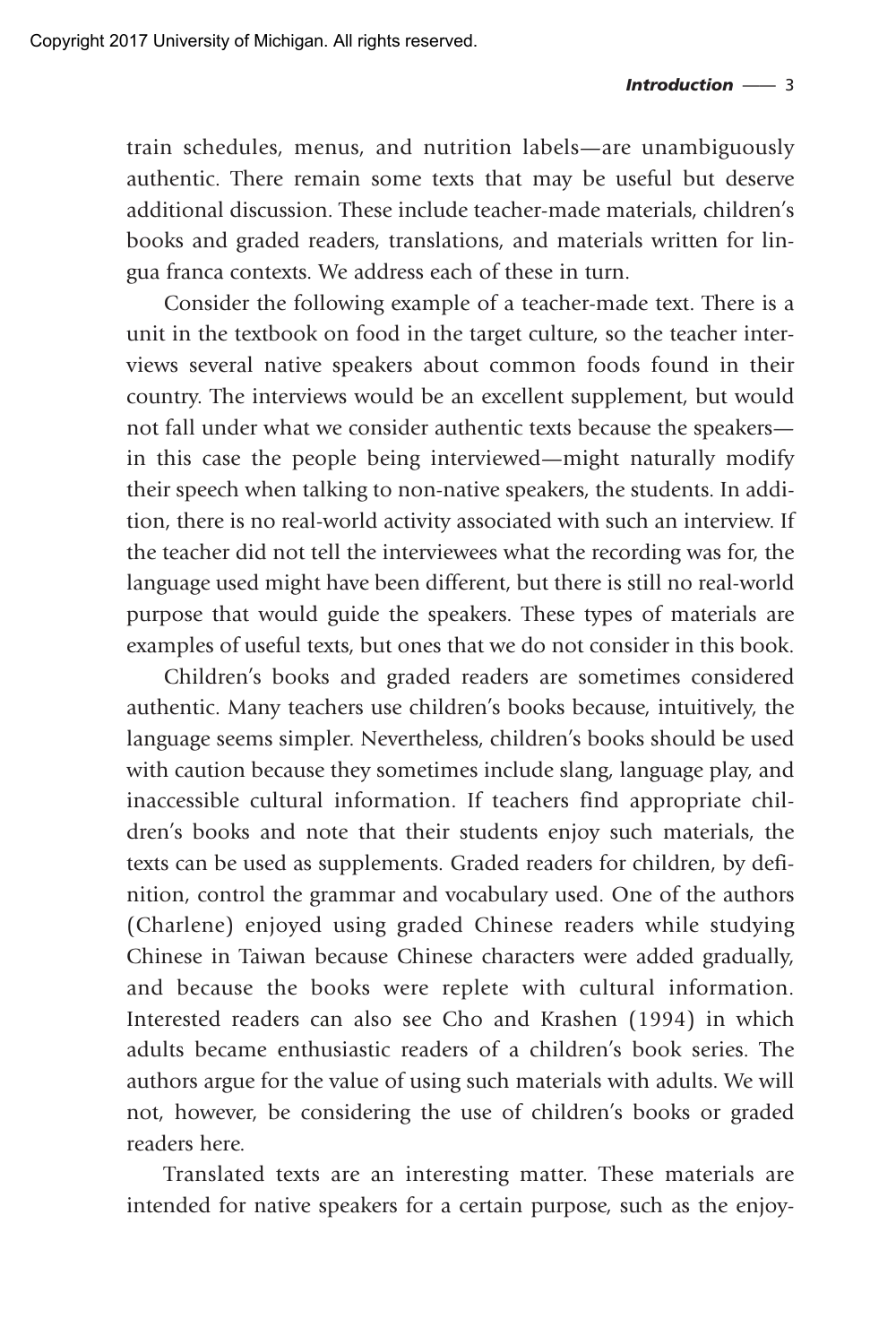#### 4 —— *Introduction*

ment of a movie, but the cultural references are often not related to the target culture. For example, should a Spanish instructor in the U.S. use the Spanish version of a popular U.S. television show such as *Friends*? Should a French teacher ask students to read *Harry Potter* in French? We think that such translations should definitely be considered authentic in that they serve as a vehicle for real language that native speakers would be engaged with. In addition, students often have the background knowledge to understand the materials. When Charlene was living in China, she could not understand Chinese television shows or movies very well. One day, a U.S. made-for-TV movie with an easy-tofollow plot was on, and she found she could understand much more. Similarly, she found that it was easy for her Chinese students to understand stories about China written in the English newspaper *The China Daily*. Thus, we recommend using these types of materials, but only with the caveat that they do not include information about the target culture.

Finally, we address the very complex issue of materials created for contexts in which the target language is the lingua franca—namely, a situation in which native speakers of two different languages use English to communicate because it is their common language. For example, speakers of two Asian languages such as Thai and Japanese often speak English in multinational companies. It is also likely that workplace materials such as emails are written in English. In a context such as Hong Kong or Singapore, the situation is more complex in that the creator of the materials might speak a local dialect of English but the listener is a second language learner. These dialect issues surface as well in Spanish materials produced in the U.S., such as a McDonald's menu, where the Spanish used may be different from the Spanish found in Spain or Mexico. We don't address these issues in this book, but we want to mention that they will be a factor in choosing which materials to use. Such materials are clearly authentic and have real-life purposes, but should also be considered carefully for each instructional context.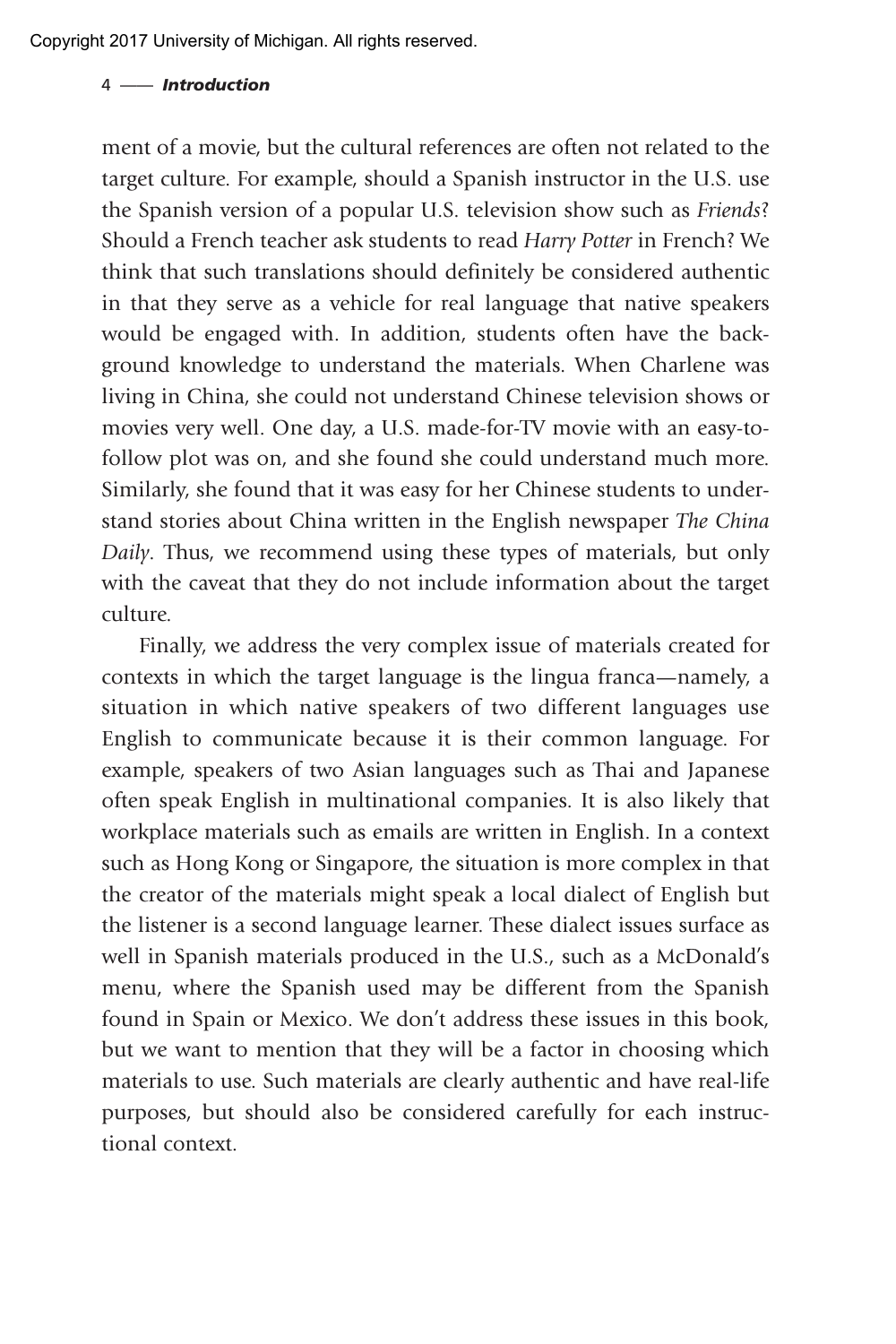### **Authentic Texts in an Historical Context**

Authentic texts have been used in language classrooms since the early days of the grammar-translation method, which was aimed at teaching students to read (and translate) literary texts. However, as language teaching methods evolved, the status of authentic materials also shifted. In other words, the perceived usefulness of authentic materials is closely linked to the dominant pedagogical approach of the time. For example, in the audiolingual method, authentic texts were dismissed in favor of a bottom-up approach beginning with sounds, words, phrases, and moving up to sentences, dialogues, and paragraphs. When Krashen's natural approach (Krashen & Terrell, 1983) achieved popularity, the focus was on comprehensible input or input that was just a bit above the students' level  $(i+1)$ . Thus, using authentic texts with beginners was not advocated unless the teacher could find just the right materials. In other words, authentic texts were not excluded per se, but they could not be too difficult. The communicative approach, which advocated a focus on communicative competence, certainly took a favorable view toward authentic texts, particularly because these materials could help learners achieve sociolinguistic and discourse competence.

Most recently, and especially in foreign language contexts, there has been a general trend toward integrating language and content at all levels of instruction, as advocated by the Modern Language Association (MLA). The impact of the MLA report (2007) has been an increased use of literary texts in lower-level language courses with the goal of increasing students' cultural knowledge and analytical skills.

Authentic texts can also be discussed in relation to content-based and task-based teaching. In 1989, in a seminal book on content-based instruction, Brinton, Snow, and Wesche presented different models of content-based teaching that might use authentic texts to varying degrees, although the emphasis in Brinton et al. is clearly on authentic texts in every model. (This book was reissued in 2003.) They said specifically that language teaching materials can be used in conjunction with authentic texts but that "these materials must be selected carefully for their relevance to the course objectives" (p. 92). However, they defined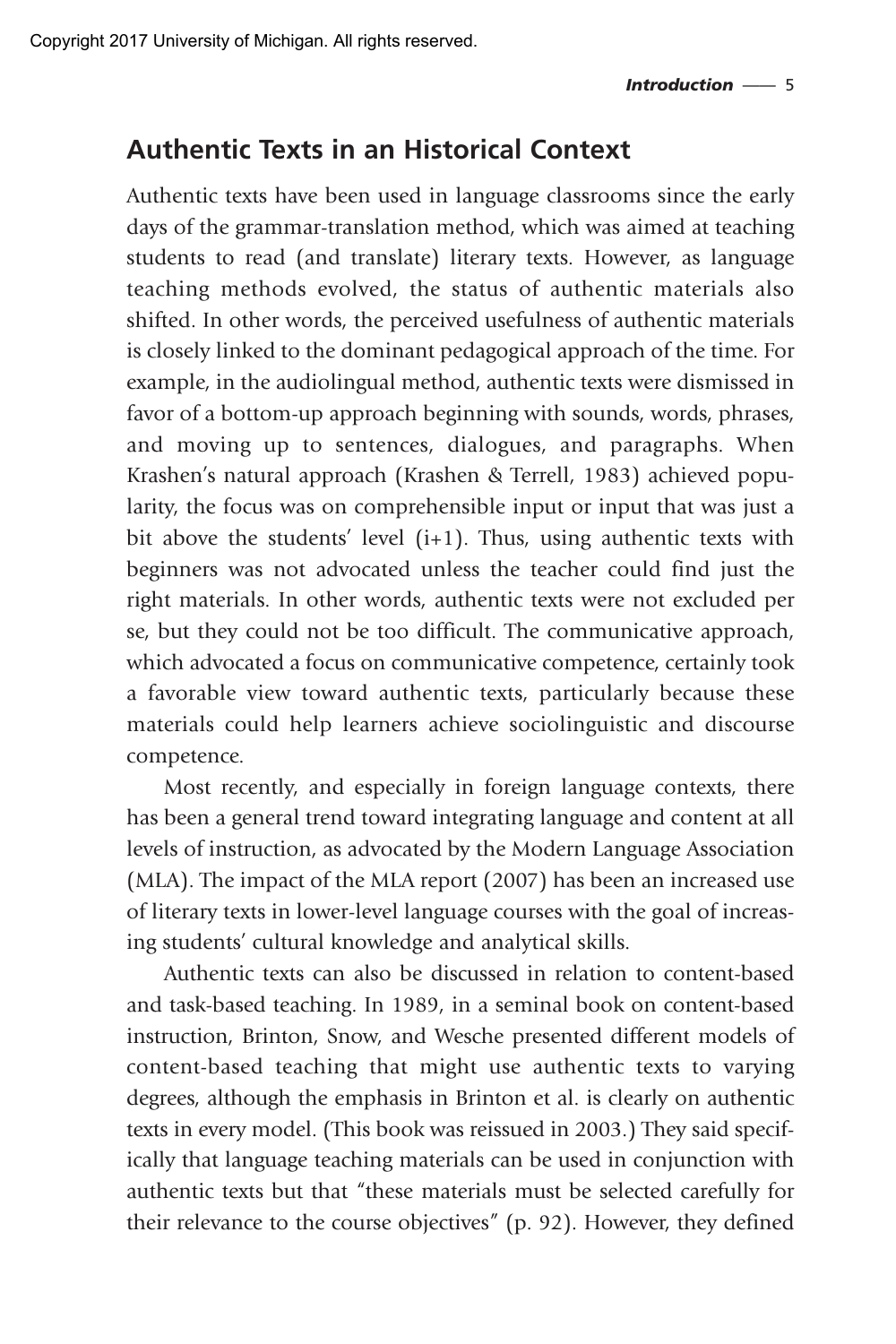### 6 —— *Introduction*

content-based instruction more narrowly than others might; they used the term to refer to *sustained content* (e.g., a history class taught in Spanish) in contrast to textbook units or classes that address different topics throughout the course. Because of the varying definitions of content-based instruction, our focus in this book is on exploiting authentic texts in a variety of contexts, but we want to emphasize that using authentic texts is a way to integrate language and content.

Authentic texts can also play a central role in task-based instruction. In Willis' (2004) comprehensive review of task-based instruction, she noted that among the various definitions of tasks, the commonality is that they have an outcome or that there is a goal to achieve (see also Van den Branden, 2006, who came to the same conclusion). In addition, Skehan (1998) has suggested that tasks have some real-world relationship, meaning that the kind of discourse that arises during the task resembles naturally occurring discourse (Ellis, 2003, calls this *interactional authenticity*). Most importantly, tasks can incorporate authentic texts at various points in a lesson. Norris (2009) describes a task-input phase in which the target task is introduced "as it is realized in actual communication" (p. 583) without manipulation. For example, if the target task is buying a train ticket at a Madrid train station, a student could start by listening to authentic announcements, reading a train schedule, or better yet, listening to an authentic service encounter in the train station. (This last example, however, highlights the difficulty of getting access to native speakers completing real-world tasks.) Norris goes on to discuss pedagogic tasks using authentic texts. Pedagogic tasks are activities that are different from real-world tasks and can include something like a cloze activity or a jigsaw reading. We provide examples of pedagogic tasks as well as more traditional exercises throughout this book to show what teachers can do with authentic texts to make them comprehensible and usable to language learners.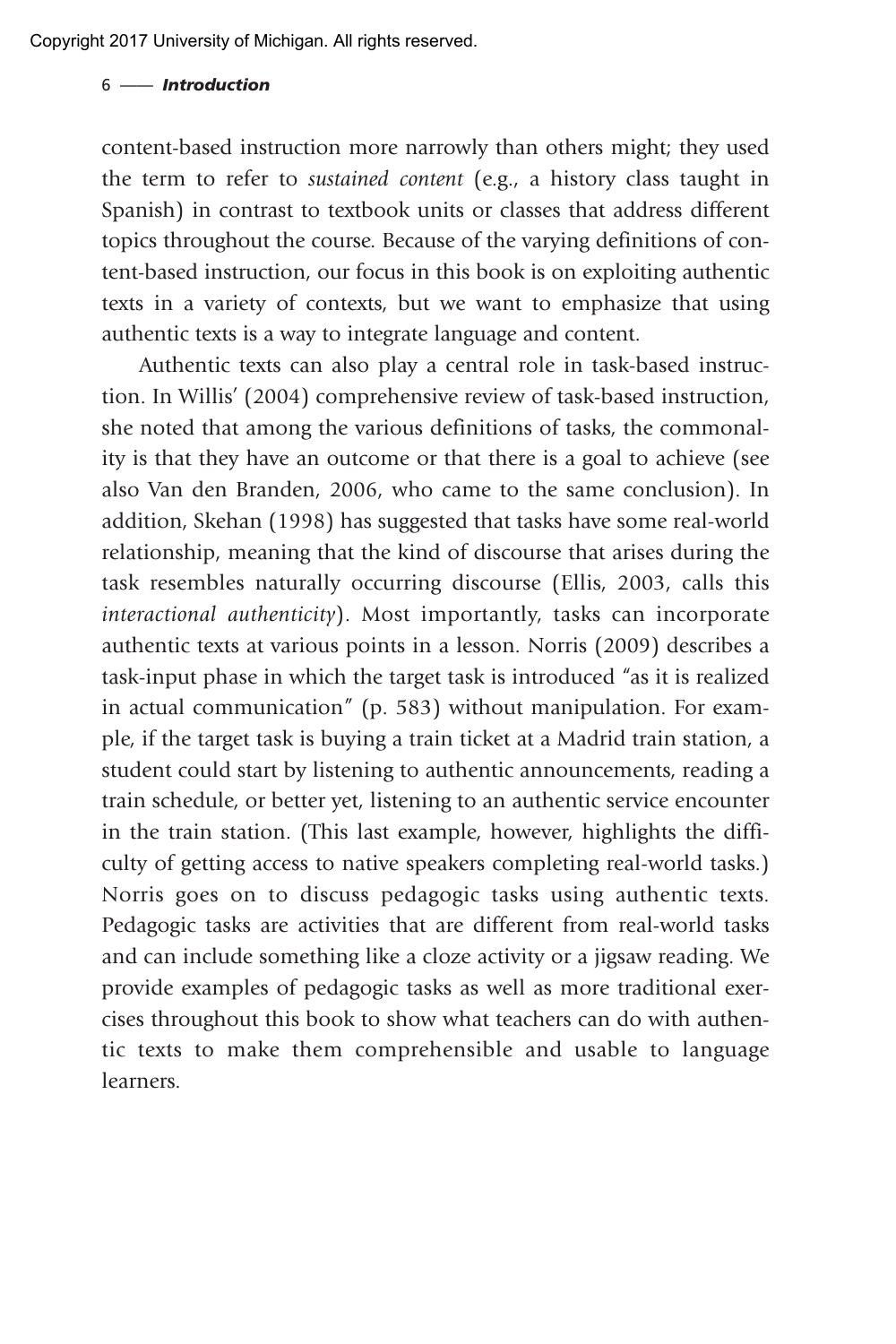### **Why Use Authentic Texts?**

When teachers are asked about their rationale for using authentic texts, a common response is that students are motivated by them. Students have various reasons for studying a language (including satisfying a requirement), but the majority of students ultimately want to be able to communicate with native speakers, either locally or abroad. Accordingly, authentic texts may bring students closer to this goal by giving them a tangible sense of how the language is used in concrete situations. Although we certainly don't deny that authentic texts can motivate students, the relationship between authenticity and motivation is not as straightforward as we might assume. In fact, authentic texts that are too challenging for the students and not properly presented by the teacher will likely result in frustration rather than enhanced motivation. For example, Busse (2011) documented how university students in the U.K. became less motivated to learn German partially as a result of struggling with difficult German literature. These results are not entirely surprising: we cannot be motivated by texts that we don't understand. Indeed, it may be the sense of accomplishment that comes from understanding authentic texts that results in greater motivation. Viewed in this way, authentic texts are not inherently motivating; it is the process of understanding (and enjoying) authentic texts that helps language learners to feel more confident in their abilities, which results in increased motivation. As Gilmore (2007) explains, "The success of any particular set of authentic materials in motivating a specific group of learners will depend on how appropriate they are for the subjects in question, how they are exploited in class (the tasks) and how effectively the teacher is able to mediate between the materials and the students" (p. 107).

Another powerful reason for using authentic texts is that they provide richer input than textbooks or other instructional materials designed for language learners. Although the quality of textbooks can vary, research on English as a second language (ESL) and foreign language textbooks has consistently shown mismatches between textbooks and natural language use. First, textbooks often present a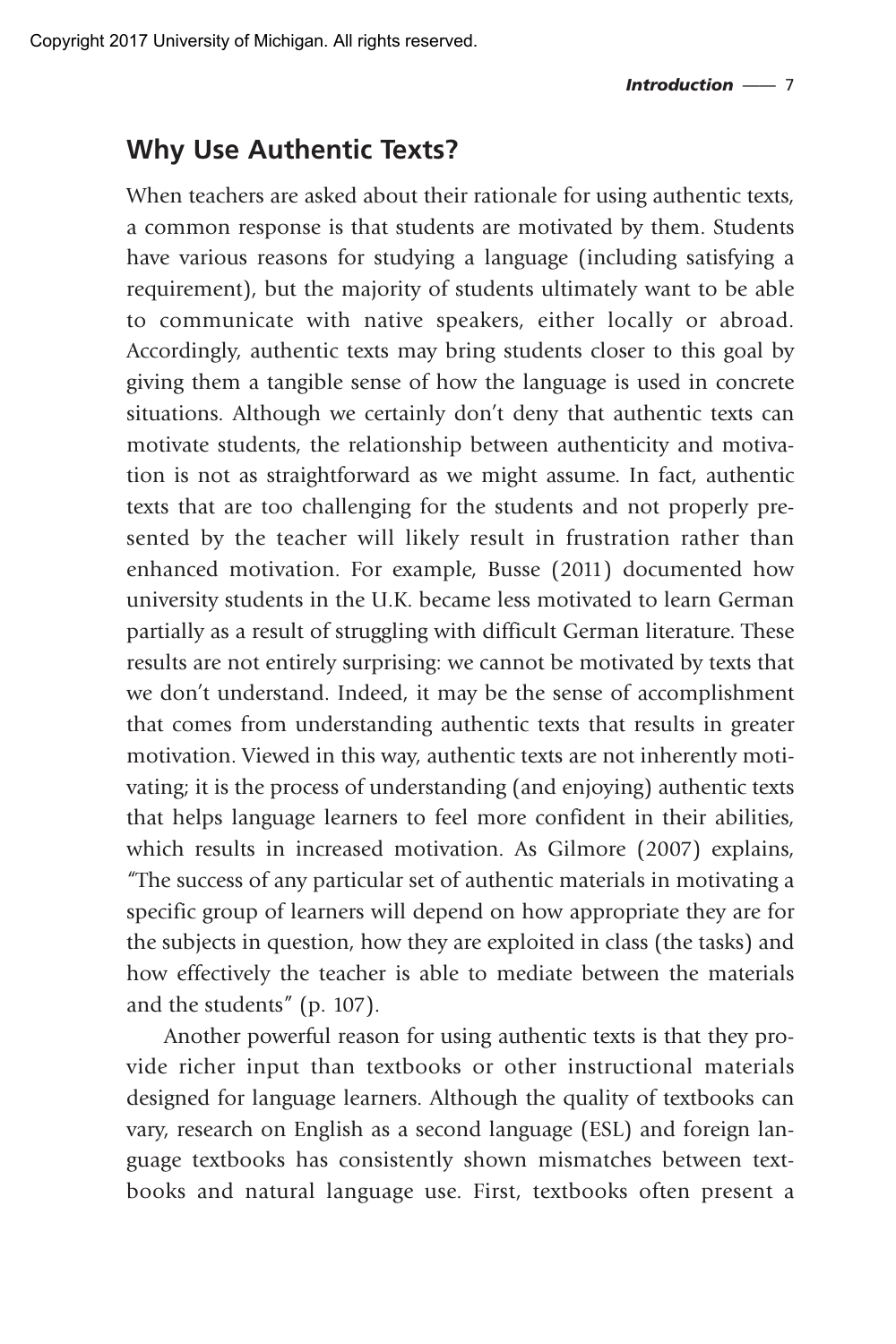#### 8 —— *Introduction*

distorted view of grammar, overemphasizing certain structures at the expense of others (Goodall, 2010). In aiming to provide simple grammatical rules, textbooks may fall short of presenting fully accurate descriptions of language. Words and phrases, too, can be underrepresented. For example, Simpson-Vlach and Ellis (2010) compiled an academic phrase list from an oral and a written corpus. One of the phrases on their list from oral academic language was *blah, blah, blah*. We feel confident that this is not the type of phrase that would appear in a scripted lecture for an academic listening textbook.

An additional problem is the fact that textbooks generally present little information about pragmatically appropriate language use. Speech acts (e.g., giving advice, expressing agreement, making suggestions), as presented in textbooks, may differ quite dramatically from how they are realized in real-life conversations. One example of this is a study by Eisenchlas (2011), who compared advice-giving as presented in intermediate Spanish textbooks to online interactions. She found that textbooks seriously underrepresented the range of linguistic resources that Spanish-speakers use to give advice and gave no information regarding the pragmatic norms that underlie such interactions in the target culture. Consequently, researchers who study second language pragmatics have argued strongly for authentic texts as a way of providing learners with models of language that exemplify social, cultural, and discourse conventions.

Another reason to use authentic texts is that they provide a vehicle for integrating language and content and form and meaning. As mentioned, the MLA report (2007) advocated more integration of language and content, but at the lower levels, instructors may struggle with making content in authentic texts comprehensible to lower-proficiency students. At the higher levels, instructors may focus too much on content and too little on the language found in the texts (e.g., as found in Pica, 2002, and Polio & Zyzik, 2009). Thus, we emphasize throughout this book the importance of bringing more content to beginners and more language-focused instruction to advanced students through the use of authentic texts. Our recommendations stem from the understanding shared by many SLA researchers that learners need opportunities to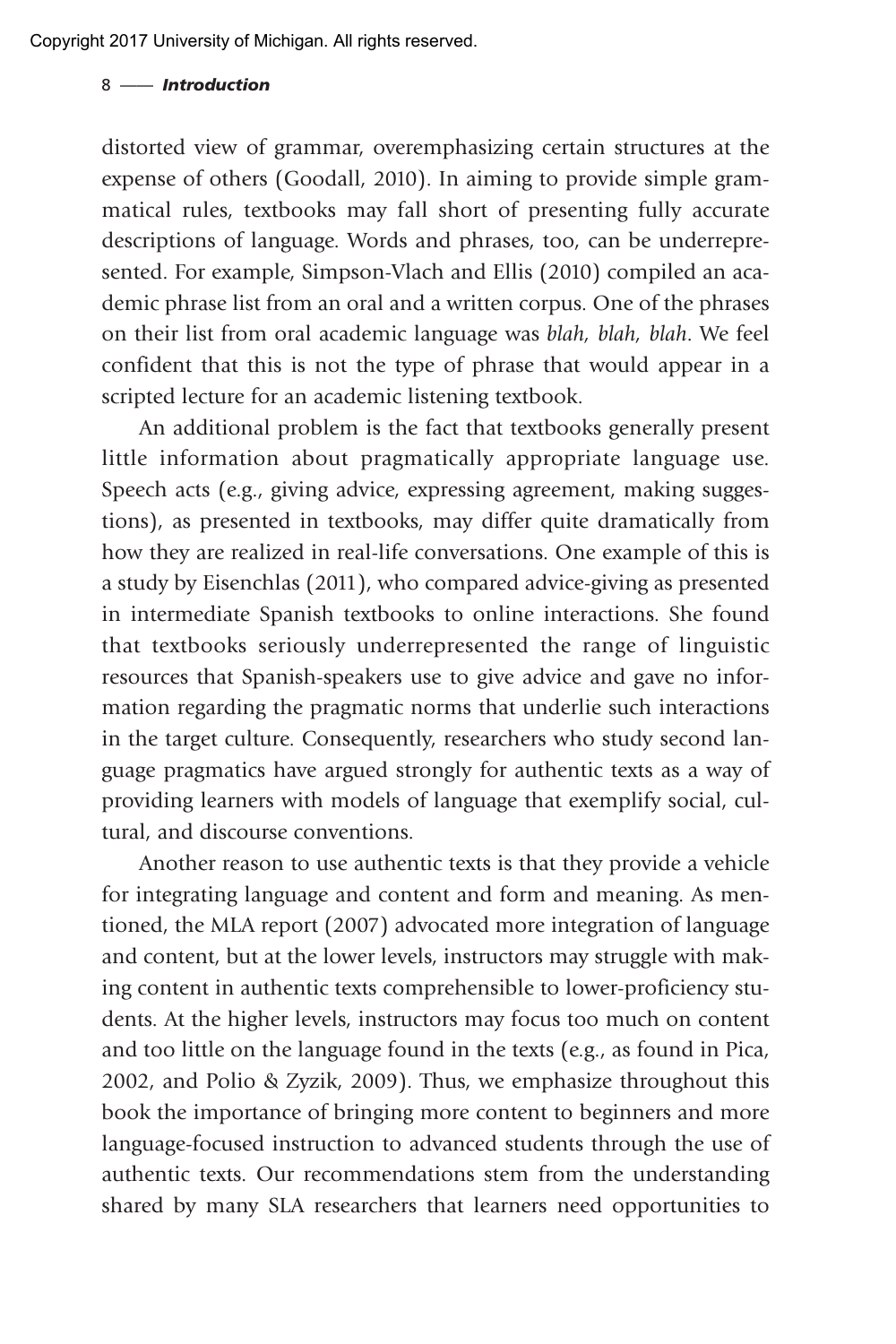focus on language forms (e.g., pronunciation, vocabulary, grammar), but not in isolation from meaningful language use. This is what Spada (1997) called *form-focused instruction*, defined as "pedagogical events which occur within meaning-based approaches to L2 instruction but in which a focus on language is provided in either spontaneous or predetermined ways" (p. 73). In this sense, authentic texts encourage a focus on meaning (e.g., understanding a message created for a real-world purpose), but teachers can intervene in various ways to provide the much-needed attention to language form.

A final argument that has been used to advocate for authentic texts is that they are associated with some real-world purpose. In task-based language teaching, as previously mentioned, it is vital to expose students to authentic texts that learners will encounter while doing realworld tasks. However, as will be discussed in Myth 7, what one does with an authentic text in a class may not resemble what one does with the text in real life. For example, students may be able to understand only a few words or sentences from a newspaper article, but a teacher might create an activity in which students have to match headlines and stories. Arguably, this is something no one would do in real life, but it is an excellent way of increasing students' familiarity with authentic texts and developing reading strategies such as skimming and scanning.

## **Practical Problems**

There are a myriad of problems that come with using authentic materials as well, not the least of which is that it is time-consuming to find appropriate authentic texts and to then create good activities to accompany them. Of course, it's easy to say that teachers can share and reuse texts and activities, but one benefit of authentic texts is that they are often timely and so it's not clear how long they can be used. One solution is to fully exploit a text and use it with a variety of activities, sometimes even over the course of a semester. In addition, once you decide on some successful activities with your students (e.g., dictogloss, cloze, sentence ordering), you can quickly recreate these activities using new texts.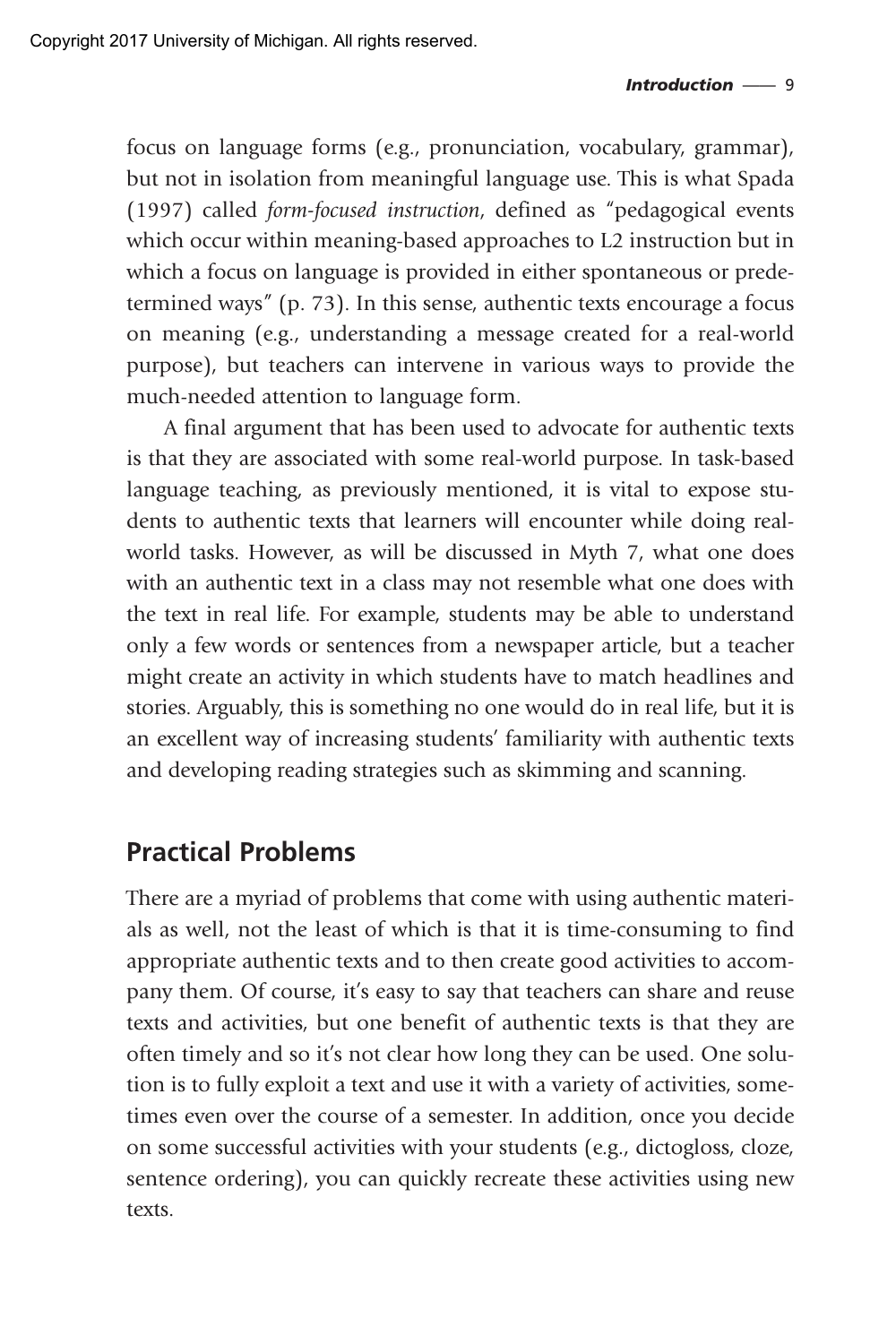### 10 —— *Introduction*

Choosing topics and texts is no easy task. Topics can be related to the students' interests (e.g., animé in a U.S. Japanese class), textbook topics (e.g., Mexican artists in a U.S. Spanish class), or students' needs (e.g., reading an academic journal article in an English for Academic Purposes class). There is no rule of thumb for choosing a text at the right level of difficulty because it depends on what one does with text. Throughout this book, we provide examples of activities that can be used with texts at a variety of levels in relation to students' proficiency. Thus, a related problem is deciding what to do with a text. For example, suppose you happen to have an attractive menu from the target culture that contains numerous dishes you have been discussing in class. Students will likely be interested in such realia, but what then is an appropriate activity or task? This is an issue we address throughout the book.

Finally, we must mention copyright issues when using authentic materials. First, copyright issues in general should not be seen as a barrier to using authentic texts in the classroom. Many of the ways you would use texts in your classroom will fall under fair use rules (http://www.copyright.gov/fls/fl102.html). Second, should you wish to publish materials in a course pack or textbook, permission to use authentic texts can usually be obtained, sometimes with no fee. If you need more information about copyright issues, you can begin with the U.S. government website (http://www.copyright.gov) or a university web site such as the one at Stanford University (http://fairuse.stanford. edu). Many U.S.-based universities have copyright librarians who can assist you in understanding the copyright laws and in applying for copyright permission. In addition, most websites have a terms of use or a terms-of-service link where you can obtain more information about using materials from a website.

### **Organization of the Book and Intended Audience**

In preparing the proposal for this book, we began by generating a list of myths based on our collective experience in working with language teachers who try to integrate authentic materials and who have had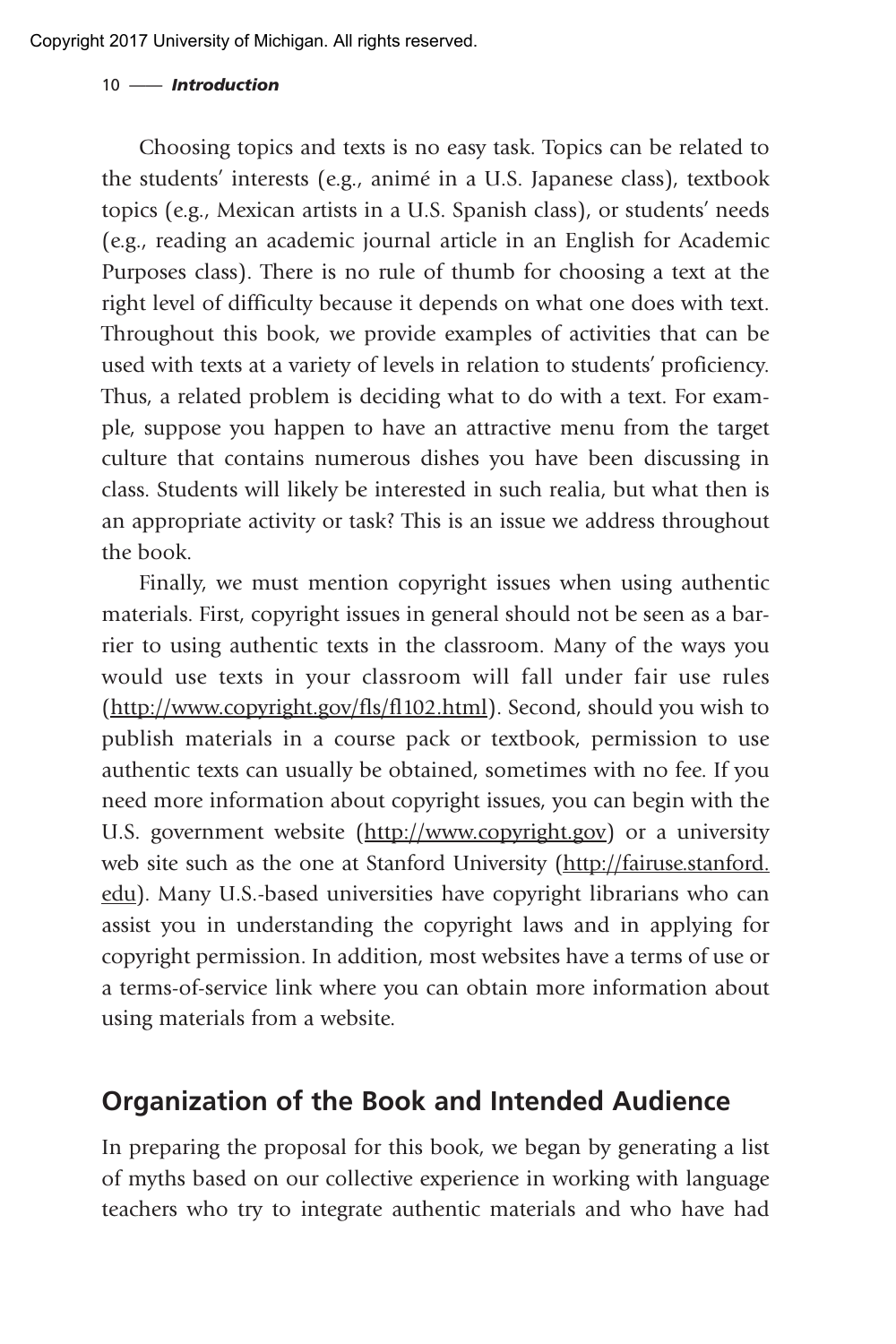varying degrees of success. Subsequently, based on feedback from the reviewers, we revised our list of myths. For example, we had originally intended to include a chapter on use of the L1, which some teachers believe should be strictly avoided when working with authentic materials. However, upon further reflection, we opted to eliminate this myth since it may not be very widespread. We also planned on writing a chapter to refute the idea that "only authentic texts should be used for language learning," but again, there may be few practitioners who hold this extreme view. Instead, we decided to include this topic in the Epilogue in order to emphasize that non-authentic materials also have a place in the curriculum, depending on the goals of the course and the needs of the students.

This book is organized in a similar way to the other Myths books in the University of Michigan Press series in that each chapter starts with an actual real scenario **(In the Real World)** and then is followed by a discussion of the research **(What the Research Says)**. Note that there is not a large amount of research using authentic materials, so we have often had to extrapolate from research using non-authentic materials when discussing possible instructional techniques. Each chapter also includes specific implications for the classroom **(What We Can Do)**. We hope this approach makes this book accessible to students, teachers, and teacher educators. The book includes appendices with sample activities related to each of the seven myths. We felt it was important to include these extended descriptions of activities along with their source texts because often teachers find great "raw material" but do not know how to transform it into a lesson. We recommend that each appendix be consulted after reading the corresponding chapter to better understand how the principles discussed apply to the sample activities. The activities can all be modified to include authentic texts from a wide variety of sources and for a wide variety of proficiency levels.

Throughout this book, we talk about both second and foreign language settings and both English and other languages. The language learning principles and accompanying research, such as how vocabulary is best learned and the importance of explicit instruction, apply